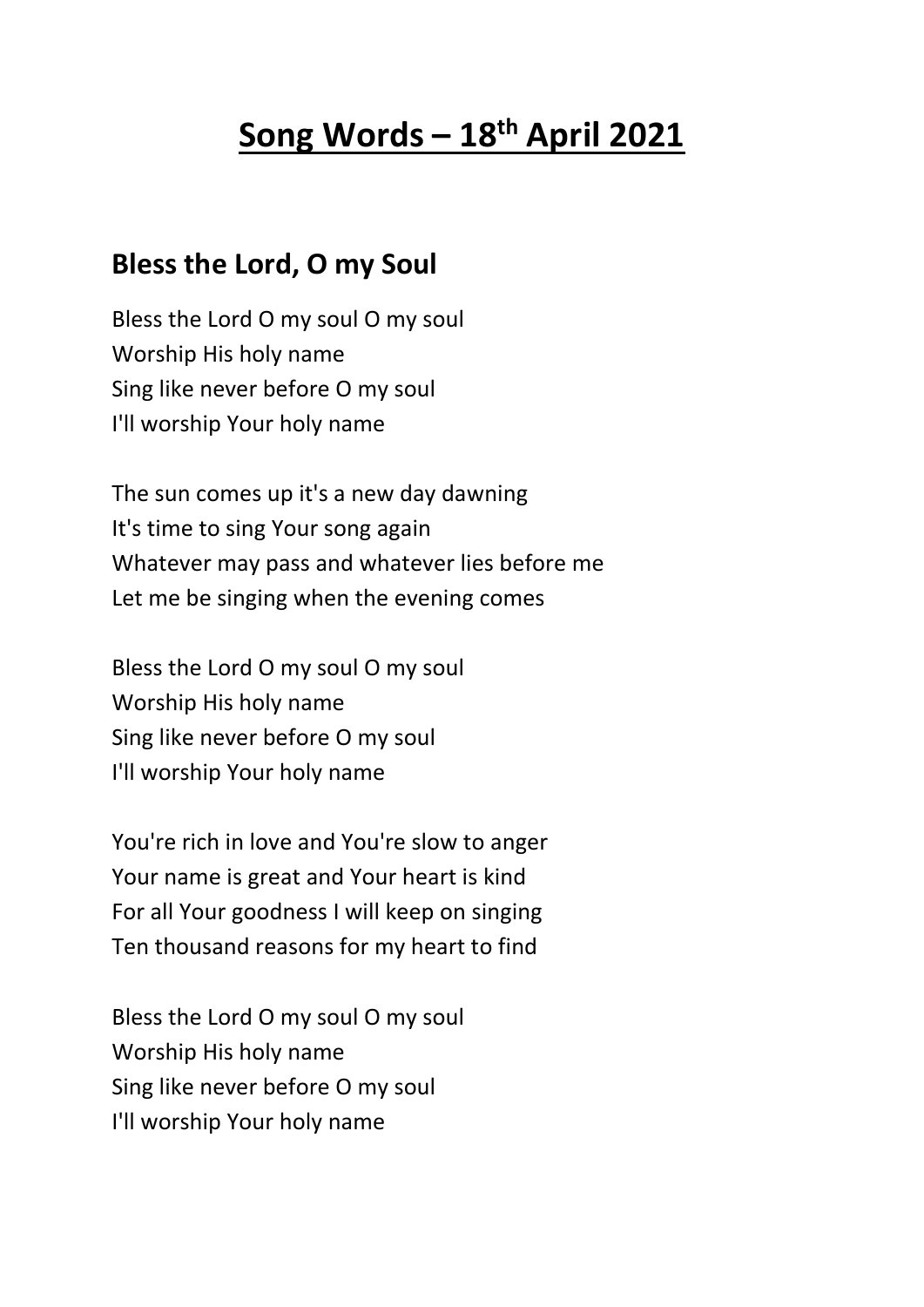And on that day when my strength is failing The end draws near and my time has come Still my soul will sing Your praise unending Ten thousand years and then forevermore

Bless the Lord O my soul O my soul Worship His holy name Sing like never before O my soul I'll worship Your holy name

**Jonas Myrin | Matt Redman © 2011 Thankyou Music (Admin. by Integrity Music))**

## **I serve a risen Saviour**

I serve a risen Saviour He's in the world today. I know that He is living, What ever men may say. I see His hand of mercy; I hear His voice of cheer; And just the time I need Him He's always near.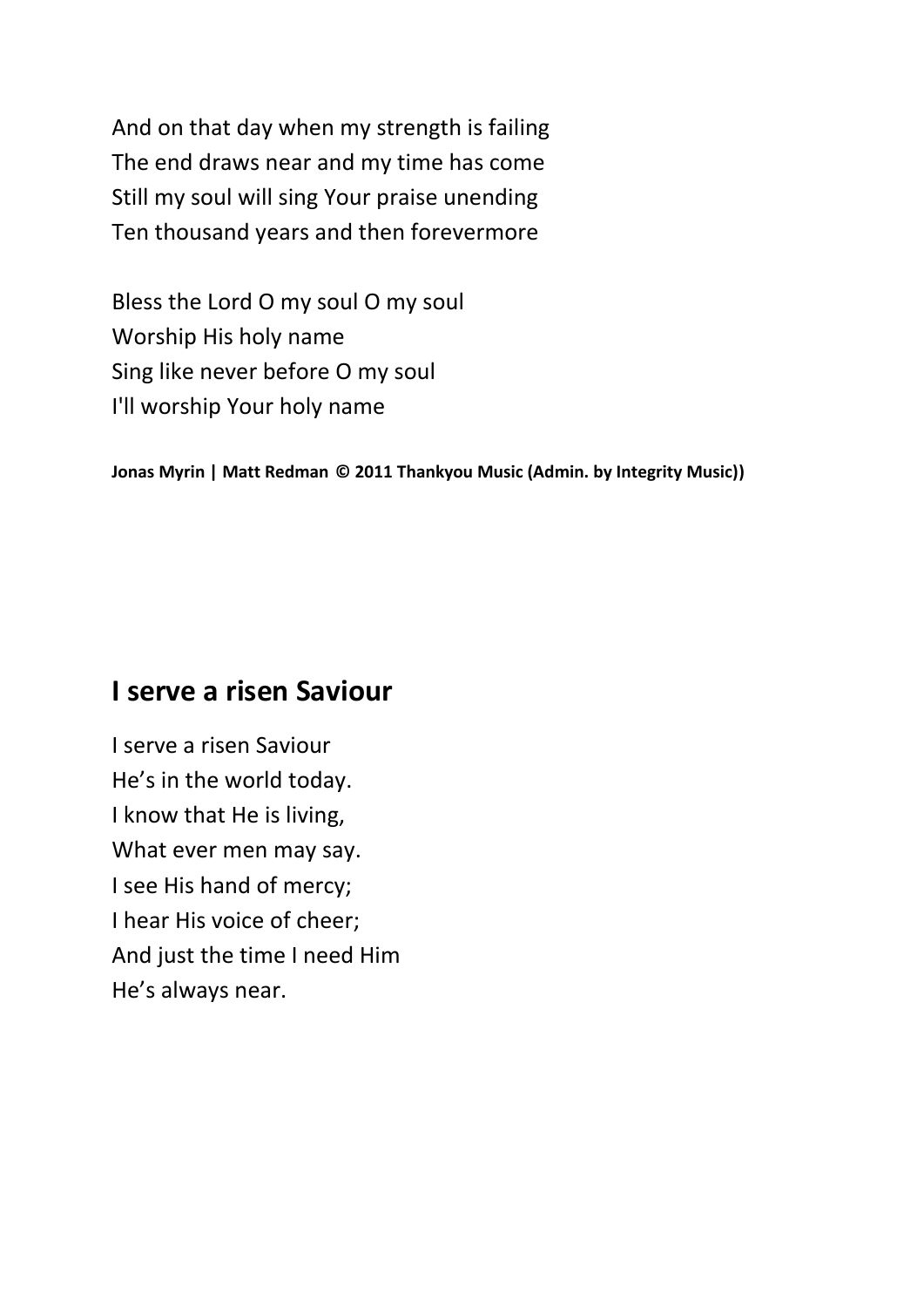He lives, He lives, Christ Jesus lives today! He walks with me and talks with me Along life's narrow way. He lives, He lives, Salvation to impart! You ask me how I know He lives? He lives within my heart.

In all the world around me I see His loving care. And though my heart grows weary, I never will despair. I know that He is leading, Through all the stormy blast; The day of His appearing Will come at last.

He lives, He lives, Christ Jesus lives today! He walks with me and talks with me Along life's narrow way. He lives, He lives, Salvation to impart! You ask me how I know He lives? He lives within my heart.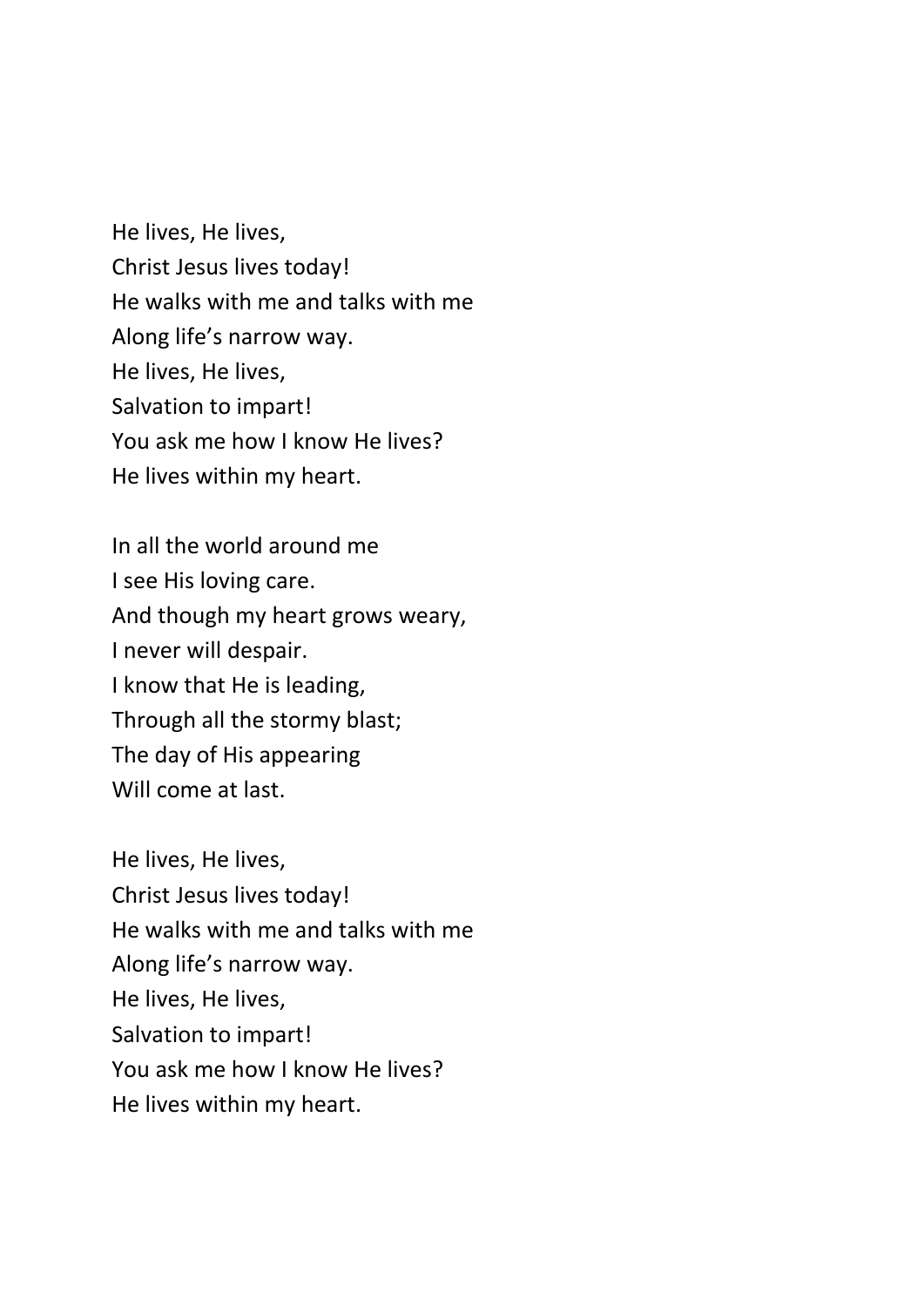Rejoice, rejoice, O Christian Lift up your voice and sing. Eternal hallelujahs To Jesus Christ the King! The Hope of all who seek Him, The Help of all who find; None other is so loving, So good and kind.

He lives, He lives, Christ Jesus lives today! He walks with me and talks with me Along life's narrow way. He lives, He lives, Salvation to impart! You ask me how I know He lives? He lives within my heart.

**Alfred Henry Ackley © 1933 Homer A. Rodeheaver (renewed 1961)**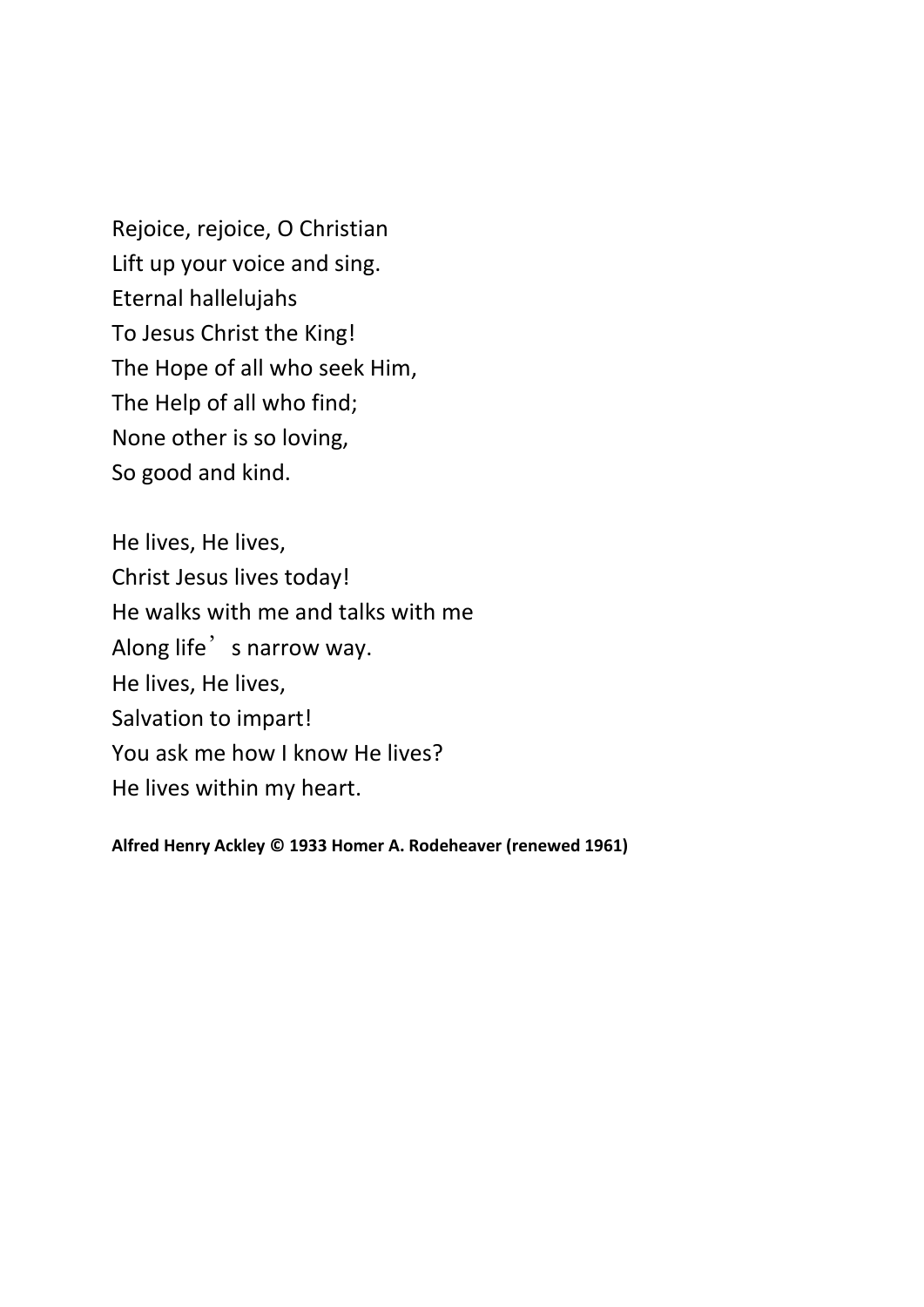## **Standing on the promises**

Standing on the promises of Christ my King Through eternal ages let His praises ring Glory in the highest I will shout and sing Standing on the promises of God

Standing standing Standing on the promises of God my Saviour Standing standing I'm standing on the promises of God

Standing on the promises that cannot fail When the howling storms of doubt and fear assail By the living Word of God I shall prevail Standing on the promises of God

Standing standing Standing on the promises of God my Saviour Standing standing I'm standing on the promises of God

Standing on the promises I now can see Perfect present cleansing in the blood for me Standing in the liberty where Christ makes free Standing on the promises of God